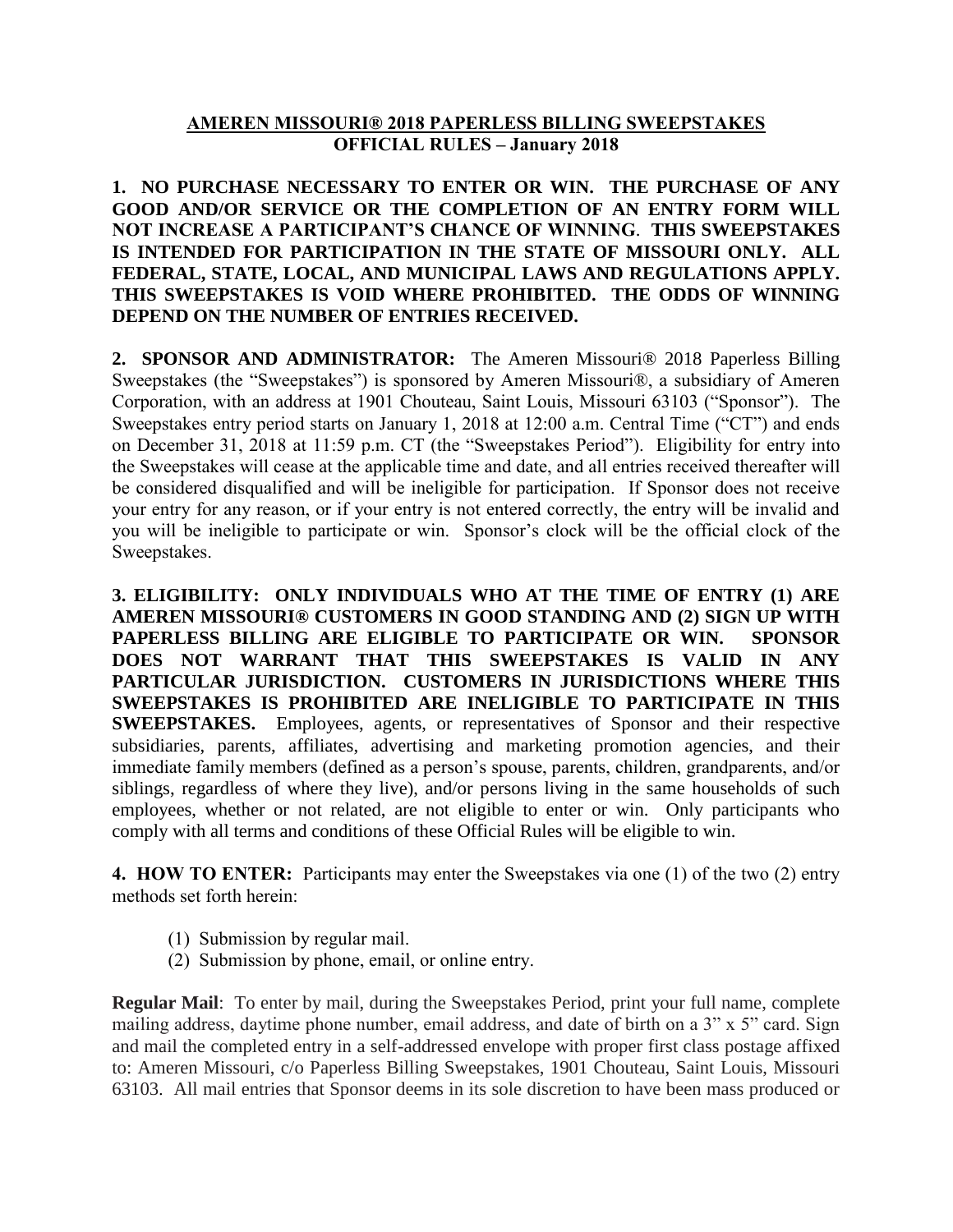reproduced shall be ineligible and shall not be accepted. Further, all mail entries postmarked prior to January 1, 2018 or after December 31, 2018 shall be ineligible and shall not be accepted. Additionally, all eligible entries postmarked by December 31, 2018 but received after January 5, 2019 shall be ineligible and shall not be accepted. One (1) entry via regular mail will count as one (1) entry into the Sweepstakes.

**Phone, Email, or Online**: To enter by phone, email, or online, during the Sweepstakes Period, enroll in paperless billing via one of the following methods:

- Telephone Call  $\frac{1}{\sqrt{1-\frac{1}{2}}}\$
- Email Send an email to \_\_\_\_\_\_\_\_\_\_\_\_\_\_\_\_
- $\bullet$  Online Visit

Enrolling in paperless billing is considered entry into the Sweepstakes. Participants may opt out of receiving future correspondence from the Sponsor at any time by clicking the "unsubscribe" link contained within any Sweepstakes email or related follow-up communication sent by Sponsor or by contacting the Sponsor toll-free at 1-866-800-0747. All phone, email, and online entries must be submitted by 11:59 p.m. CT on December 31, 2018. One (1) enrollment of an Ameren Missouri customer account in paperless billing will count as one (1) entry into the Sweepstakes.

**LIMIT ONE (1) entry per Ameren Missouri customer account.** If multiple posts are submitted by any participant, only the first entry received by Sponsor (as determined by the Sponsor) will be entered into the Sweepstakes. Multiple entries from the same customer account will be disqualified. Automated entries are prohibited, and any use of automated devices will result in disqualification. All entries will be deemed to have been submitted by the holder of the App account with which the post was associated. All entries become the sole and exclusive property of Sponsor and will not be returned. Receipt of entries may not be acknowledged, and proof of submission will not be deemed to be proof of receipt by Sponsor. Sponsor is not responsible for, and shall not be liable for late, lost, misdirected, unsuccessful, damaged, postage-due, stolen, or illegible entries for any reason. Entries that are mutilated, tampered with, illegible, invalid, or incomplete are not eligible and will not be accepted. Sponsor reserves the right in its sole discretion to reject any entry for failure to fully comply with these Official Rules.

**5**. **PRIZE: [Four (4) Prizes]:** Four (4) prizes each consisting of a gift card valued at approximately \$250 each will be awarded (the "Prize"). The reporting and payment of all tax liabilities incurred by any winner as a result of the Sweepstakes, including but not limited to federal, state, and local income taxes, is the sole responsibility of the winner. All federal, state, and local laws and regulations apply. The winner may be required to provide his/her Social Security Number for tax reporting purposes. The winner may also be required to complete applicable tax documents and return them to Sponsor. The Prize is awarded AS IS and WITHOUT WARRANTY OF ANY KIND, expressed or implied, including, without limitation, any implied warranty of merchantability or fitness for a particular purpose. The winner may waive his/her right to receive the Prize. No substitution of the Prize will be permitted, except by Sponsor, which may substitute a prize of equal or greater value if the advertised Prize becomes unavailable. The Prize is non-assignable and non-transferable and may not be redeemed for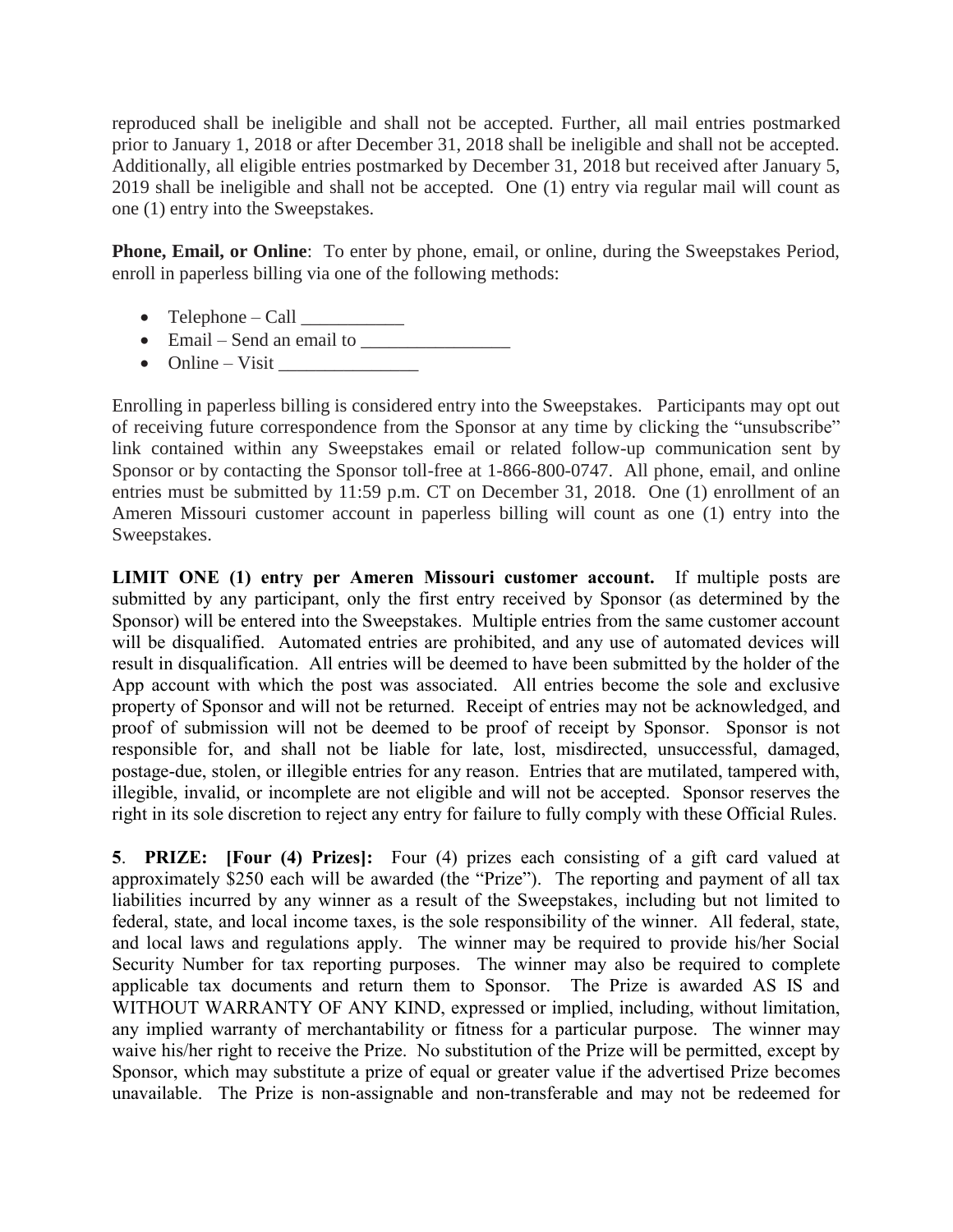cash. Odds of winning will be dependent upon the number of entries received. The odds of winning will be the same, whether the entry was received online or via regular mail. Total approximate retail value of all Prizes awarded is \$1000.00.

**6. DRAWING:** A random drawing among all eligible entries submitted properly prior to each of the following dates will be held in order to select a potential winner:

| <b>Drawing Held On:</b> | <b>Potential Winner Contacted   Prize Delivered on:</b> |  |
|-------------------------|---------------------------------------------------------|--|
|                         | on:                                                     |  |
| <b>April 12, 2018</b>   |                                                         |  |
| July 12, 2018           |                                                         |  |
| October 11, 2018        |                                                         |  |
| 2019<br><b>January</b>  |                                                         |  |

Each potential winner may also be required to sign an affidavit of eligibility, a liability release, a publishing rights release, and/or a publicity release (where permitted by law). If the potential winner is not present at the time of the drawing or if the potential winner rejects the Prize, the potential winner's interests in the Prize may be forfeited and awarded to an alternate winner from among the remaining eligible entries. In the event that an eligible winner cannot be identified, a further potential winner will be selected among the remaining eligible entries within five (5) days of the attempt to contact the potential winner. Upon Prize forfeiture, no compensation will be given. The Prizes will be mailed to the winners via the addresses provided in the entries. Sponsor is not responsible for, and shall not be liable for late, lost, misdirected, or unsuccessful efforts to notify the winner, for any communication from participant to Sponsor which is late, lost, misdirected, or unsuccessful, or for any change of the winner's contact information. The potential winner will be subject to all requirements set forth in these Official Rules. THE POTENTIAL WINNER IS SUBJECT TO VERIFICATION, INCLUDING VERIFICATION OF WHETHER POTENTIAL WINNER IS AN EMPLOYEE OF AN AMEREN ILLINOIS® CUSTOMER AND/OR WHETHER POTENTIAL WINNER ATTENDED THE BUSINESS SYMPOSIUM, BY SPONSOR OR ADMINISTRATOR, WHOSE DECISION IS FINAL AND BINDING IN ALL MATTERS RELATED TO THE SWEEPSTAKES. A PARTICIPANT IS NOT A WINNER OF THE PRIZE, EVEN IF THE SWEEPSTAKES SO INDICATES, UNLESS AND UNTIL THE PARTICIPANT'S ELIGIBILTY HAS BEEN VERIFIED. SPONSOR WILL NOT ACCEPT EVIDENCE OF WINNING IN LIEU OF ITS VALIDATION PROCESS.

**7. LIMITATION OF LIABILITY:** By entering the Sweepstakes, all participants agree to these Official Rules and all eligibility requirements and all decisions of Sponsor. **BY ENTERING THE SWEEPSTAKES AND/OR ACCEPTING THE PRIZE, EACH PARTICIPANT AGREES THAT THE SPONSOR, AFFILIATES OF SPONSOR, AND ALL OF THEIR RESPECTIVE OFFICERS, DIRECTORS, EMPLOYEES, REPRESENTATIVES AND AGENTS (COLLECTIVELY, ITS "REPRESENTATIVES"), WILL HAVE NO LIABILITY WHATSOEVER TO THE PARTICIPANT FOR, AND WILL BE HELD HARMLESS BY THE PARTICIPANT FOR, ANY LIABILITY, CLAIMS, INJURY, LOSS, OR DAMAGE OF ANY KIND, DUE IN WHOLE OR IN PART, DIRECTLY OR INDIRECTLY, INCLUDING WITHOUT LIMITATION,**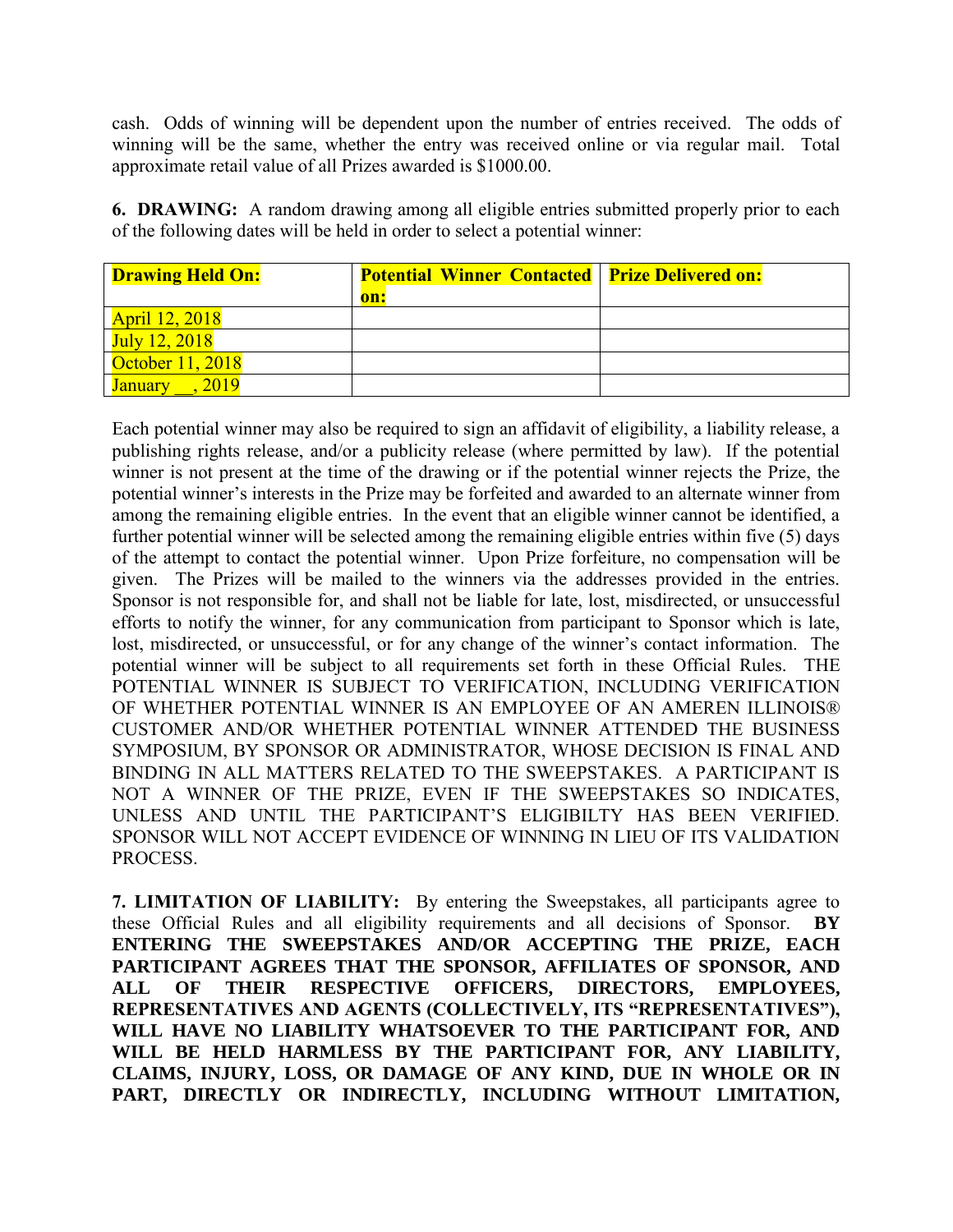**CLAIMS ARISING OUT OF PERSONAL INJURY, DEATH, PROPERTY DAMAGE, CLAIMS ARISING OUT OF THE PARTICIPANT'S PARTICIPATION IN THIS SWEEPSTAKES OR THE ACCEPTANCE, POSSESSION, USE OR MISUSE OF THE PRIZE, CLAIMS BASED ON INTELLECTUAL PROPERTY RIGHTS, PUBLICITY RIGHTS, PRIVACY, OR DEFAMATION, OR CLAIMS BASED ON THE NEGLIGENCE OF SPONSOR.** Sponsor is not responsible if Sweepstakes cannot take place or if any Prize cannot be awarded due to acts of war, natural disasters, weather or acts of terrorism, or any other acts or events beyond its control. Participants further agree that Sponsor is not responsible for: 1) any incorrect or inaccurate information, whether caused by participants, printing errors, or by any of the equipment or programming associated with or utilized in the Sweepstakes; 2) technical malfunctions or failures of any kind, including without limitation, malfunctions, interruptions, traffic congestion, or disconnections in the telephone network, computer online system, computer dating mechanism, computer equipment, software, servers, providers, or any combination thereof; 3) unauthorized human intervention in any part of the Sweepstakes, including theft, destruction, or unauthorized access to, or alteration of, entries; 4) technical or human error which may occur in the administration of the Sweepstakes or the processing of the entries; or 5) any injury, damage, or loss to persons or property which may be caused, directly or indirectly, in whole or in part, from participant's participation in the Sweepstakes, or receipt, possession, acceptance, and/or use or misuse of any Prize.

**8. DISCLAIMER:** If for any reason the Sweepstakes is not capable of running as planned, including due to infection by computer virus, bugs, tampering, unauthorized intervention, fraud, technical failure, human error or any other causes beyond the control of the Sponsor that corrupt or affect the administration, security, fairness, integrity, or proper conduct of the Sweepstakes, Sponsor reserves the right, in its sole discretion, to disqualify any individual (and all of his or her entries) who tampers with or abuses any aspect of the Sweepstakes, and/or to cancel, terminate, modify or suspend the Sweepstakes, or any portion thereof. In the event of early termination or cancellation of the Sweepstakes, Sponsor may, in its sole discretion, choose not to award the Prize, or to award such Prize to individuals selected at random from the pool of eligible entrants received up to the point of termination or cancellation. In no event will more Prizes be awarded that those listed in these Official Rules. **CAUTION: ANY ATTEMPT BY A PARTICIPANT TO DELIBERATELY UNDERMINE THE LEGITIMATE OPERATION OF THE SWEEPSTAKES MAY BE A VIOLATION OF CRIMINAL AND CIVIL LAWS, AND SHOULD SUCH AN ATTEMPT BE MADE, SPONSOR RESERVES THE RIGHT TO SEEK DAMAGES FROM ANY SUCH PERSON TO THE FULLEST EXTENT PERMITTED BY LAW.** 

**9. RELEASE: BY PARTICIPATING IN THIS SWEEPSTAKES, THE PARTICIPANT ACKNOWLEDGES THAT THE DETAILS OF HIS/HER ENTRY MAY BE USED IN SPONSOR'S ADVERTISING AND MARKETING MATERIALS, IN SPONSOR'S SOLE DISCRETION.** Specifically, by entering the Sweepstakes, the participant agrees that the Sponsor and its Representatives, and those acting under the authority of the Sponsor or its Representatives may use (or refrain from using) information from the participant's entry for any and all advertising and promotional purposes in any and all media now known or hereafter invented (including but not limited to digital and print media) without territorial or time limitations and without further consideration, at the sole discretion of the Sponsor, unless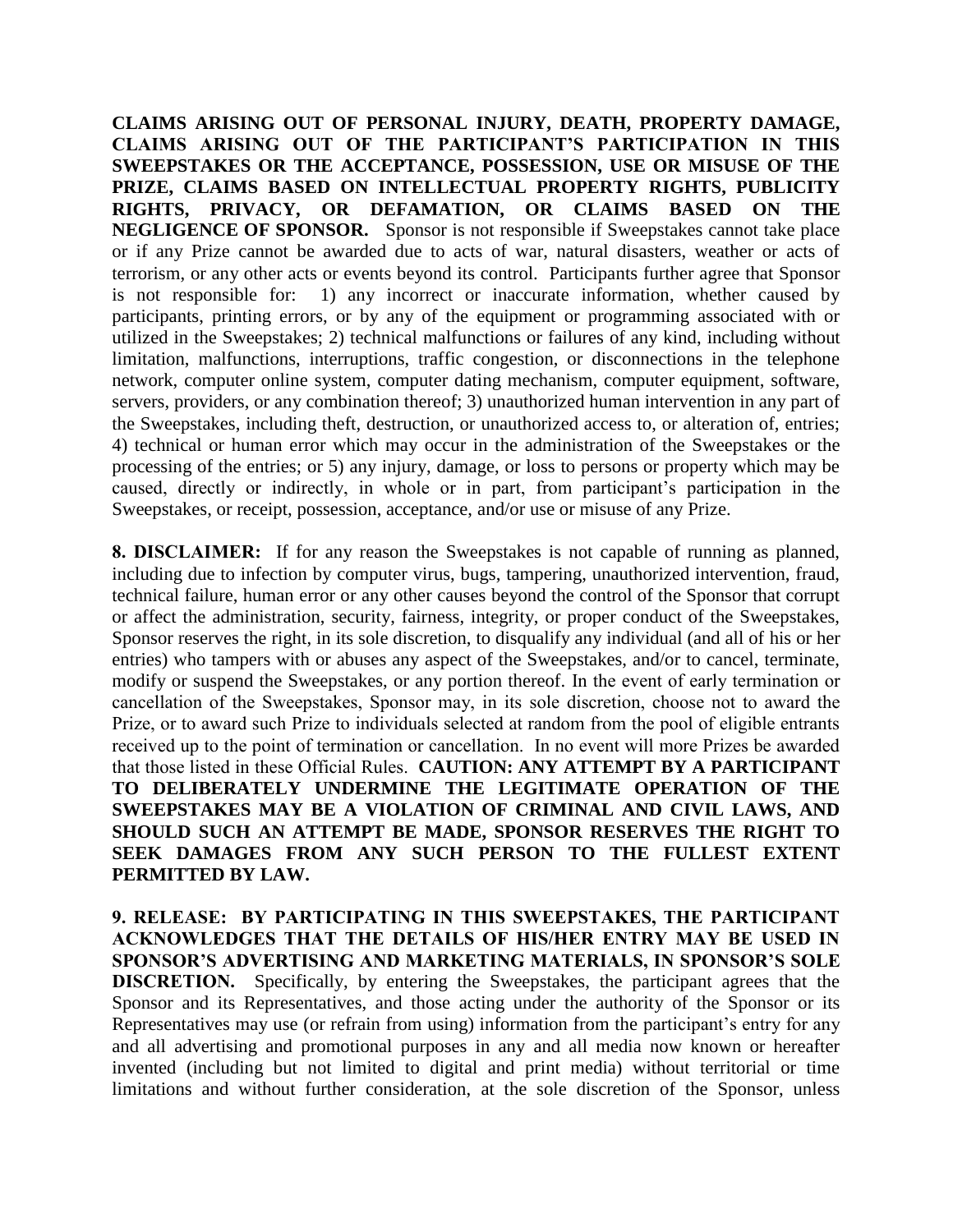prohibited by law, in conjunction with this Sweepstakes and similar promotions without notice to the participant. Further, submission of an entry grants the Sponsor and its Representatives the exclusive right to use, edit, illustrate, abridge, modify, and publish the entry, including any comments or photographs, in any way for any and all purposes in any and all media whether now known or hereafter invented (including but not limited to print and digital media) without territorial or time limitations and without further consideration, at the sole discretion of the Sponsor. The participant will have no right of approval, no claim to any compensation, or no claim arising out of the use, alteration, distortion, or illusionary effect or use in any composite form of the participant's entry. By submitting an entry, the participant agrees that the submission is gratuitous and made without restriction, and will not place the Sponsor under any obligation. Sponsor is free to disclose the ideas contained in the entry on a non-confidential basis to anyone or otherwise use the ideas without any additional compensation to the participant. Participant acknowledges that by acceptance of his/her entry, Sponsor does not waive any rights to use similar or related ideas previously known to Sponsor, or developed by its employees, or obtained from sources other than the participant. Finally, by accepting the Prize, the winner agrees that the Sponsor and its Representatives may use (or refrain from using) the winner's name, biographical, pictures, video, or any other digital representation thereof, whether now in existence or created in the future (e.g., photographs taken at the event) for any and all advertising and promotional purposes in any and all media now known or hereafter invented without further consideration, at the sole discretion of the Sponsor, unless prohibited by law, without notice to the winner.

**10. GENERAL:** ENTRIES POSTED BY SPONSOR ARE THE VIEWS AND OPINIONS OF THE INDIVIDUAL PARTICIPANT, AND DO NOT REFLECT THE VIEWS OF THE SPONSOR IN ANY MANNER. Any waiver of any obligation hereunder by Sponsor does not constitute a general waiver of any obligation to participants. Participant warrants and represents that his/her entry does not infringe upon the copyrights, trademark rights, rights of privacy, publicity, or other intellectual property, or other rights of any person or entity, and that any publication of the entry via various media outlets, including Internet posting, will not infringe on the rights of any third party. Each participant or winner further agrees to indemnify and hold Sponsor and its Representatives harmless from any claims arising from Sponsor's use of the participant's or winner's entry.

**11. OFFICIAL RULES AND WINNER**: These Official Rules and the name of the winner may be obtained by sending a request to Ameren Missouri, c/o Paperless Billing Sweepstakes, 1901 Chouteau, Saint Louis, Missouri 63103 on or before January 31, 2019.

**12. COLLECTION OF INFORMATION:** Participants agree that personal data, for example, name and address, may be processed, including metadata (i.e. geolocation information associated with the Entry), shared, publically disclosed, and otherwise used in furtherance of and for purposes within the context of the Sweepstakes and any other purposes outlined in these Official Rules. For example, it may be used by Sponsor in order to verify the participant's identity, email address, postal address, and telephone number or to otherwise verify the participant's eligibility to participate in the Sweepstakes. Sponsor will not sell or rent the participant's data to third parties, but Sponsor cannot control, and assumes no obligation or responsibility for, others' appropriation or use of any data Sponsor may disclose in connection with this Sweepstakes.